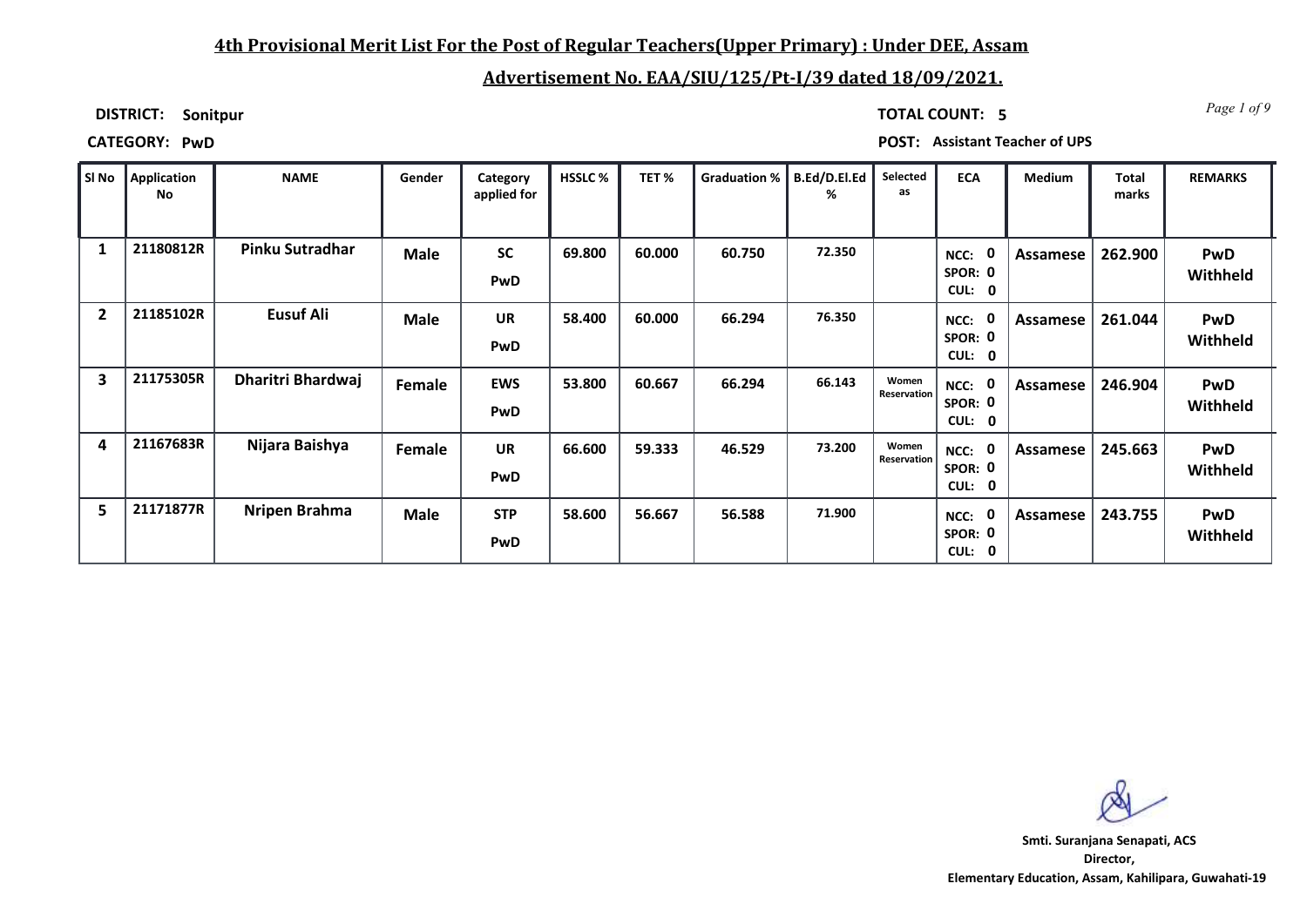| DISTRICT: | Sonitpur |
|-----------|----------|
|-----------|----------|

**CATEGORY: SC POST: Assistant Teacher of UPS**

| SI No | Application<br>No | <b>NAME</b>        | Gender | Category<br>applied for | <b>HSSLC %</b> | TET%   | Graduation %   B.Ed/D.El.Ed | %      | Selected<br>as              | <b>ECA</b>                               | <b>Medium</b> | <b>Total</b><br>marks | <b>REMARKS</b> |
|-------|-------------------|--------------------|--------|-------------------------|----------------|--------|-----------------------------|--------|-----------------------------|------------------------------------------|---------------|-----------------------|----------------|
|       | 21193017R         | Sangeeta Pathak    | Female | <b>SC</b>               | 76.200         | 66.000 | 76.000                      | 78.571 | Women<br><b>Reservation</b> | 0<br>NCC:<br>SPOR: 0<br>CUL: 0           | Assamese      | 296.771               |                |
| 2     | 21119948          | <b>Dubari Das</b>  | Female | <b>SC</b>               | 83.600         | 56.667 | 71.824                      | 79.571 |                             | $\mathbf 0$<br>NCC:<br>SPOR: 0<br>CUL: 0 | Assamese      | 291.662               |                |
| 3     | 21192094R         | <b>Pranita Das</b> | Female | <b>SC</b>               | 81.200         | 59.333 | 72.000                      | 77.071 |                             | $\mathbf 0$<br>NCC:<br>SPOR: 0<br>CUL: 0 | Assamese      | 289.605               |                |

**Director, Elementary Education, Assam, Kahilipara, Guwahati-19 Smti. Suranjana Senapati, ACS**

*Page 2 of 9* **TOTAL COUNT: 3**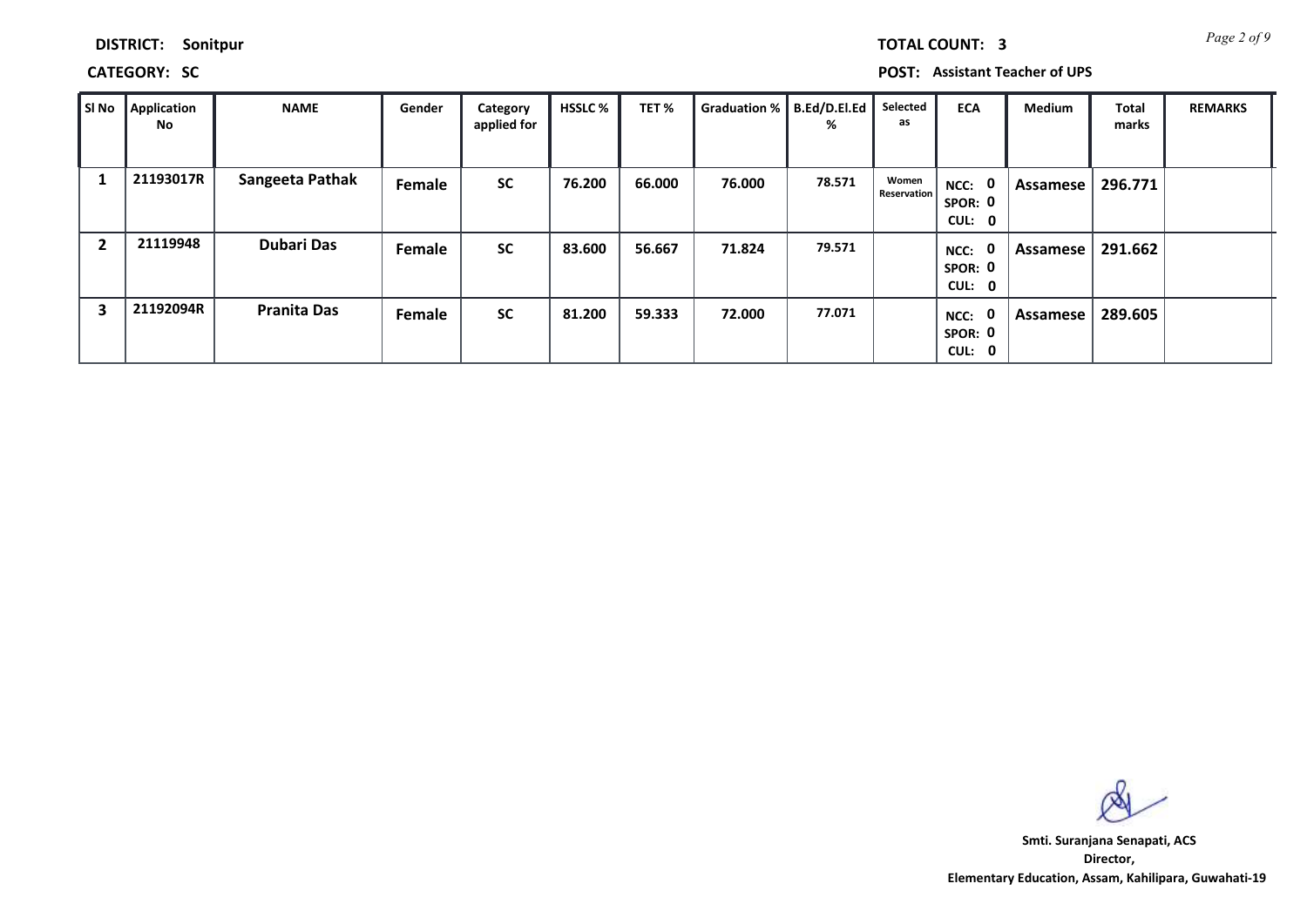| SI No                   | <b>Application</b><br><b>No</b> | <b>NAME</b>              | Gender      | Category<br>applied for | HSSLC% | TET%   | <b>Graduation %</b> | B.Ed/D.El.Ed<br>% | Selected<br>as       | <b>ECA</b>                         | Medium          | <b>Total</b><br>marks | <b>REMARKS</b> |
|-------------------------|---------------------------------|--------------------------|-------------|-------------------------|--------|--------|---------------------|-------------------|----------------------|------------------------------------|-----------------|-----------------------|----------------|
| $\mathbf{1}$            | 21107668                        | <b>Rabindra Ronghang</b> | <b>Male</b> | <b>STH</b>              | 67.400 | 63.333 | 70.176              | 74.214            |                      | NCC: 0<br>SPOR: 0<br>CUL: 0        | <b>Assamese</b> | 275.124               |                |
| $\overline{2}$          | 21184172R                       | <b>Bogoram Phangcho</b>  | <b>Male</b> | <b>STH</b>              | 60.600 | 58.000 | 59.353              | 71.100            |                      | NCC: 0<br>SPOR: 0<br>CUL: 0        | Assamese        | 249.053               |                |
| $\overline{\mathbf{3}}$ | 21166657R                       | Gajen Phangcho           | <b>Male</b> | <b>STH</b>              | 64.000 | 65.333 | 45.588              | 67.600            |                      | NCC: 0<br>SPOR: 0<br>CUL: 0        | <b>Assamese</b> | 242.522               |                |
| 4                       | 21169786R                       | <b>Bobendra Kemprai</b>  | <b>Male</b> | <b>STH</b>              | 57.600 | 60.667 | 58.059              | 64.857            |                      | NCC: 0<br>SPOR: 0<br>CUL: 0        | <b>Assamese</b> | 241.183               |                |
| 5                       | 21190220R                       | Rajeswar Engti           | <b>Male</b> | <b>STH</b>              | 54.200 | 56.667 | 58.706              | 70.450            |                      | NCC: 0<br>SPOR: 0<br>CUL: 0        | Assamese        | 240.023               |                |
| 6                       | 21183066R                       | <b>Abhijit Phangcho</b>  | <b>Male</b> | <b>STH</b>              | 68.400 | 55.333 | 44.824              | 70.300            |                      | NCC: 0<br>SPOR: 0<br>CUL: 0        | <b>Assamese</b> | 238.857               |                |
| $\overline{7}$          | 21164965R                       | <b>Premjit Marak</b>     | <b>Male</b> | <b>STH</b>              | 51.200 | 60.000 | 61.708              | 64.629            |                      | NCC: 0<br>SPOR: 0<br>CUL: 0        | Assamese        | 237.537               |                |
| 8                       | 21187864R                       | <b>Subharam Phangcho</b> | <b>Male</b> | <b>STH</b>              | 50.400 | 56.000 | 57.250              | 72.800            |                      | <b>NCC: 0</b><br>SPOR: 0<br>CUL: 0 | <b>Assamese</b> | 236.450               |                |
| 9                       | 21173631R                       | Anjana Timungpi          | Female      | <b>STH</b>              | 59.600 | 57.333 | 60.824              | 57.167            | Women<br>Reservation | <b>NCC: 0</b><br>SPOR: 0<br>CUL: 0 | <b>Assamese</b> | 234.924               |                |

**CATEGORY: STH POST: Assistant Teacher of UPS**

## **DISTRICT: Sonitpur**

**Director, Elementary Education, Assam, Kahilipara, Guwahati-19 Smti. Suranjana Senapati, ACS**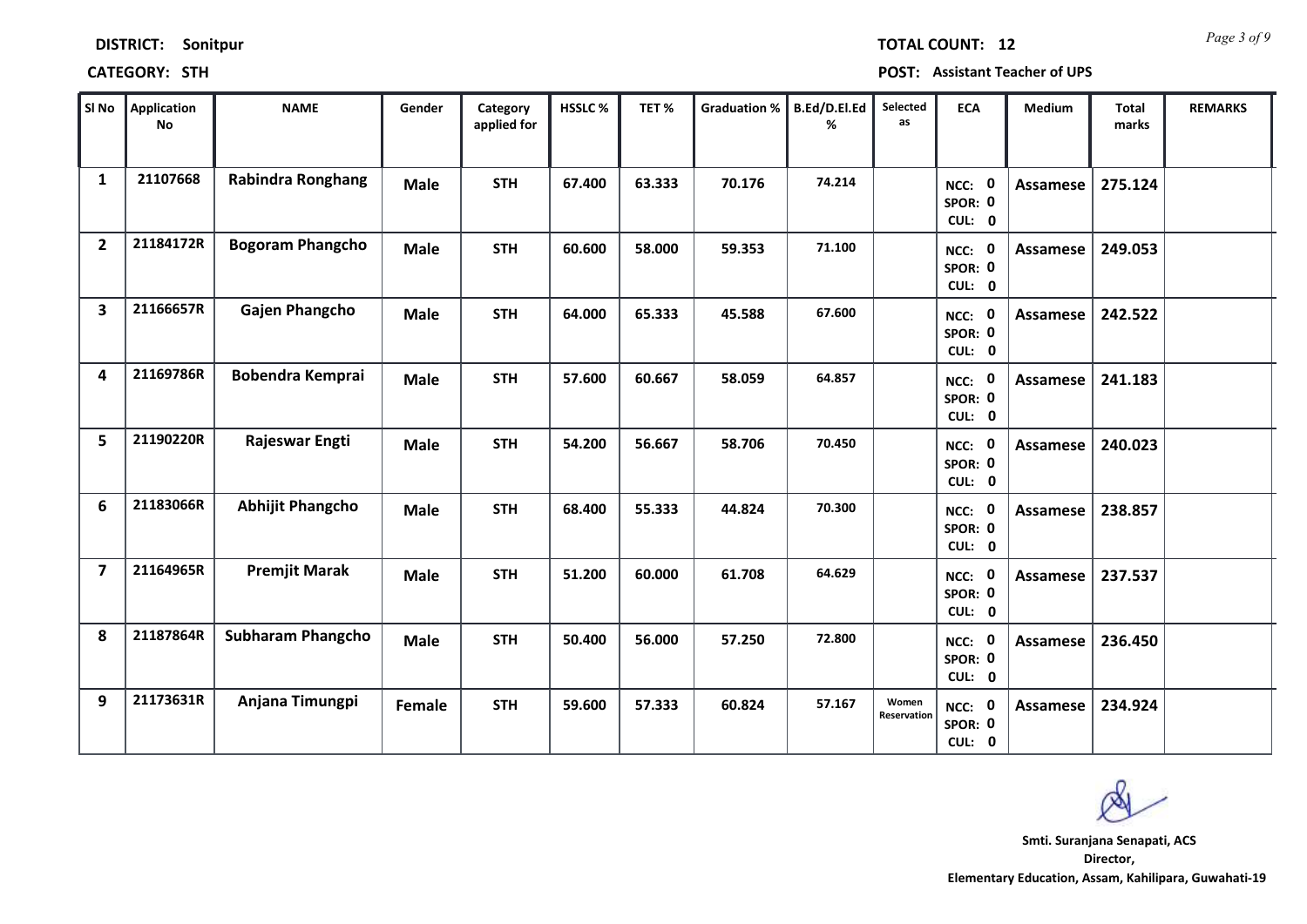| <b>DISTRICT:</b> | Sonitpur |
|------------------|----------|
|------------------|----------|

**CATEGORY: STH POST: Assistant Teacher of UPS**

| SI No | Application<br>No | <b>NAME</b>           | Gender | Category<br>applied for | <b>HSSLC %</b> | TET%   | Graduation %   B.Ed/D.El.Ed | %      | Selected<br>as       | <b>ECA</b>                     | <b>Medium</b> | Total<br>marks | <b>REMARKS</b> |
|-------|-------------------|-----------------------|--------|-------------------------|----------------|--------|-----------------------------|--------|----------------------|--------------------------------|---------------|----------------|----------------|
| 10    | 21158131          | Moina Katharpi        | Female | <b>STH</b>              | 73.200         | 56.000 | 56.412                      | 48.250 | Women<br>Reservation | NCC: 0<br>SPOR: 0<br>CUL:<br>0 | Assamese      | 233.862        |                |
| 11    | 21203218R         | <b>Agatha Tissopi</b> | Female | <b>STH</b>              | 56.200         | 55.333 | 55.167                      | 59.214 | Women<br>Reservation | NCC: 0<br>SPOR: 0<br>CUL: 0    | Assamese I    | 225.914        |                |
| 12    | 21167482R         | Pranati Timungpi      | Female | <b>STH</b>              | 47.000         | 58.000 | 41.143                      | 72.800 | Women<br>Reservation | NCC: 0<br>SPOR: 0<br>CUL:<br>0 | Assamese      | 218.943        |                |

**Director, Elementary Education, Assam, Kahilipara, Guwahati-19 Smti. Suranjana Senapati, ACS**

*Page 4 of 9* **TOTAL COUNT: 12**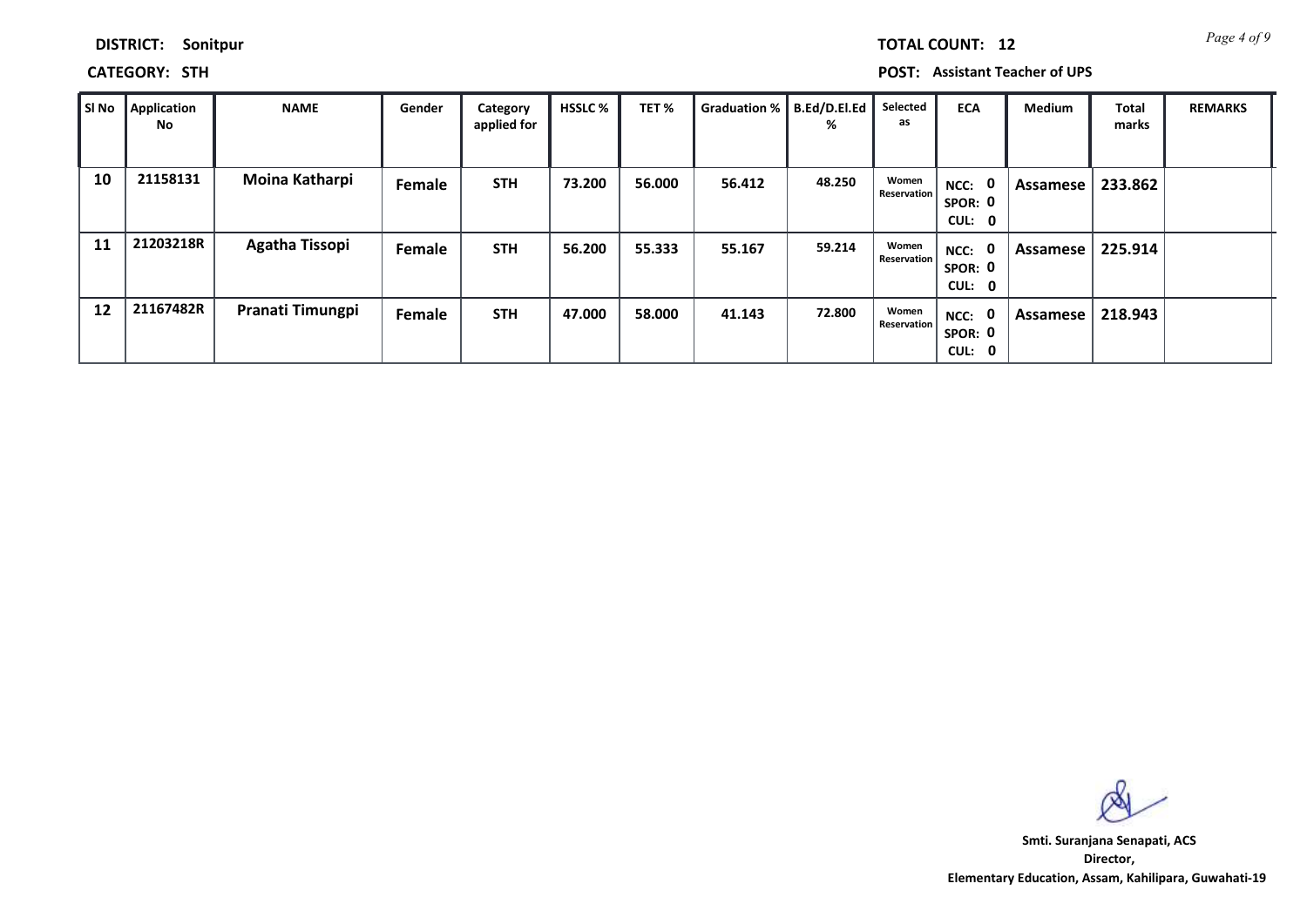| SI No                   | <b>Application</b><br>No | <b>NAME</b>                           | Gender      | Category<br>applied for | <b>HSSLC%</b> | TET%   | <b>Graduation %</b> | B.Ed/D.El.Ed<br>% | Selected<br>as       | <b>ECA</b>                  | <b>Medium</b>   | <b>Total</b><br>marks | <b>REMARKS</b> |
|-------------------------|--------------------------|---------------------------------------|-------------|-------------------------|---------------|--------|---------------------|-------------------|----------------------|-----------------------------|-----------------|-----------------------|----------------|
| $\mathbf{1}$            | 21186322R                | Asha Narzari                          | Female      | <b>STP</b>              | 91.600        | 66.000 | 71.353              | 70.214            | Women<br>Reservation | NCC: 0<br>SPOR: 0<br>CUL: 0 | Assamese        | 299.167               |                |
| $\overline{2}$          | 21192869R                | <b>Dikhita Boro</b>                   | Female      | <b>STP</b>              | 81.200        | 62.000 | 75.059              | 79.571            | Women<br>Reservation | NCC: 0<br>SPOR: 0<br>CUL: 0 | Assamese        | 297.830               |                |
| $\overline{\mathbf{3}}$ | 21211691R                | <b>Vaskar Doley</b>                   | <b>Male</b> | <b>STP</b>              | 77.400        | 66.000 | 67.824              | 74.714            |                      | NCC: 0<br>SPOR: 0<br>CUL: 0 | Assamese        | 285.938               |                |
| 4                       | 21190670R                | <b>Chanda Mita Deka</b>               | Female      | <b>STP</b>              | 68.400        | 64.667 | 72.059              | 77.571            |                      | NCC: 0<br>SPOR: 0<br>CUL: 0 | <b>Assamese</b> | 282.697               |                |
| 5                       | 21183022R                | <b>Bidangshree</b><br>Swargiary       | Female      | <b>STP</b>              | 74.200        | 55.333 | 73.353              | 77.929            |                      | NCC: 0<br>SPOR: 0<br>CUL: 0 | Assamese        | 280.815               |                |
| 6                       | 21174335R                | Jutika Kachari                        | Female      | <b>STP</b>              | 78.400        | 56.667 | 71.059              | 73.300            |                      | NCC: 0<br>SPOR: 0<br>CUL: 0 | Assamese        | 279.425               |                |
| $\overline{7}$          | 21182099R                | <b>Sweety Das</b>                     | Female      | <b>STP</b>              | 70.400        | 68.000 | 69.882              | 69.643            |                      | NCC: 0<br>SPOR: 0<br>CUL: 0 | Assamese        | 277.925               |                |
| 8                       | 21165986R                | <b>Bashonti</b><br><b>Boshumotari</b> | Female      | <b>STP</b>              | 82.000        | 55.333 | 62.500              | 78.000            |                      | NCC: 0<br>SPOR: 0<br>CUL: 0 | Assamese        | 277.833               |                |

**CATEGORY: STP POST: Assistant Teacher of UPS**

**Director, Elementary Education, Assam, Kahilipara, Guwahati-19 Smti. Suranjana Senapati, ACS**

*Page 5 of 9* **TOTAL COUNT: 8**

**DISTRICT: Sonitpur**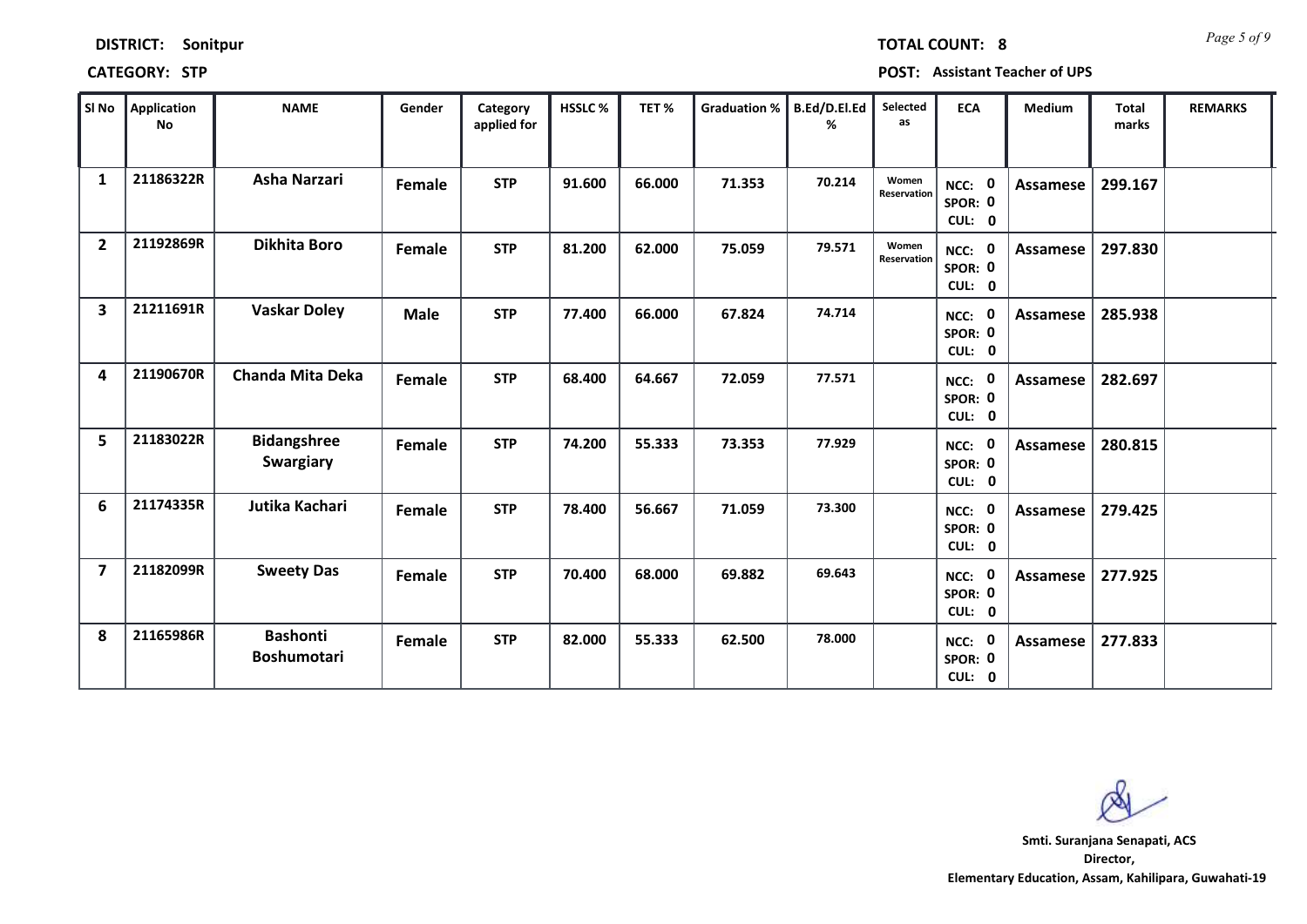**DISTRICT: Sonitpur**

**CATEGORY: STP POST: Assistant Teacher of UPS**

| ∥ SI No | <b>Application</b><br>No | <b>NAME</b>                    | Gender | Category<br>applied for | <b>HSSLC</b> % | TET%   | Graduation %   B.Ed/D.El.Ed | %      | Selected<br>as       | <b>ECA</b>                               | Medium      | <b>Total</b><br>marks | <b>REMARKS</b> |
|---------|--------------------------|--------------------------------|--------|-------------------------|----------------|--------|-----------------------------|--------|----------------------|------------------------------------------|-------------|-----------------------|----------------|
|         | 21194490R                | Janeswari<br><b>Basumatary</b> | Female | <b>STP</b>              | 81.200         | 63.333 | 72.588                      | 76.500 | Women<br>Reservation | NCC: 0<br>SPOR: 0<br>CUL: 0              | <b>Bodo</b> | 293.622               |                |
|         | 21168131R                | <b>Maisari Boro</b>            | Female | <b>STP</b>              | 66.400         | 75.333 | 76.200                      | 71.700 |                      | $\mathbf 0$<br>NCC:<br>SPOR: 0<br>CUL: 0 | <b>Bodo</b> | 289.633               |                |

**Director, Elementary Education, Assam, Kahilipara, Guwahati-19 Smti. Suranjana Senapati, ACS**

*Page 6 of 9* **TOTAL COUNT: 2**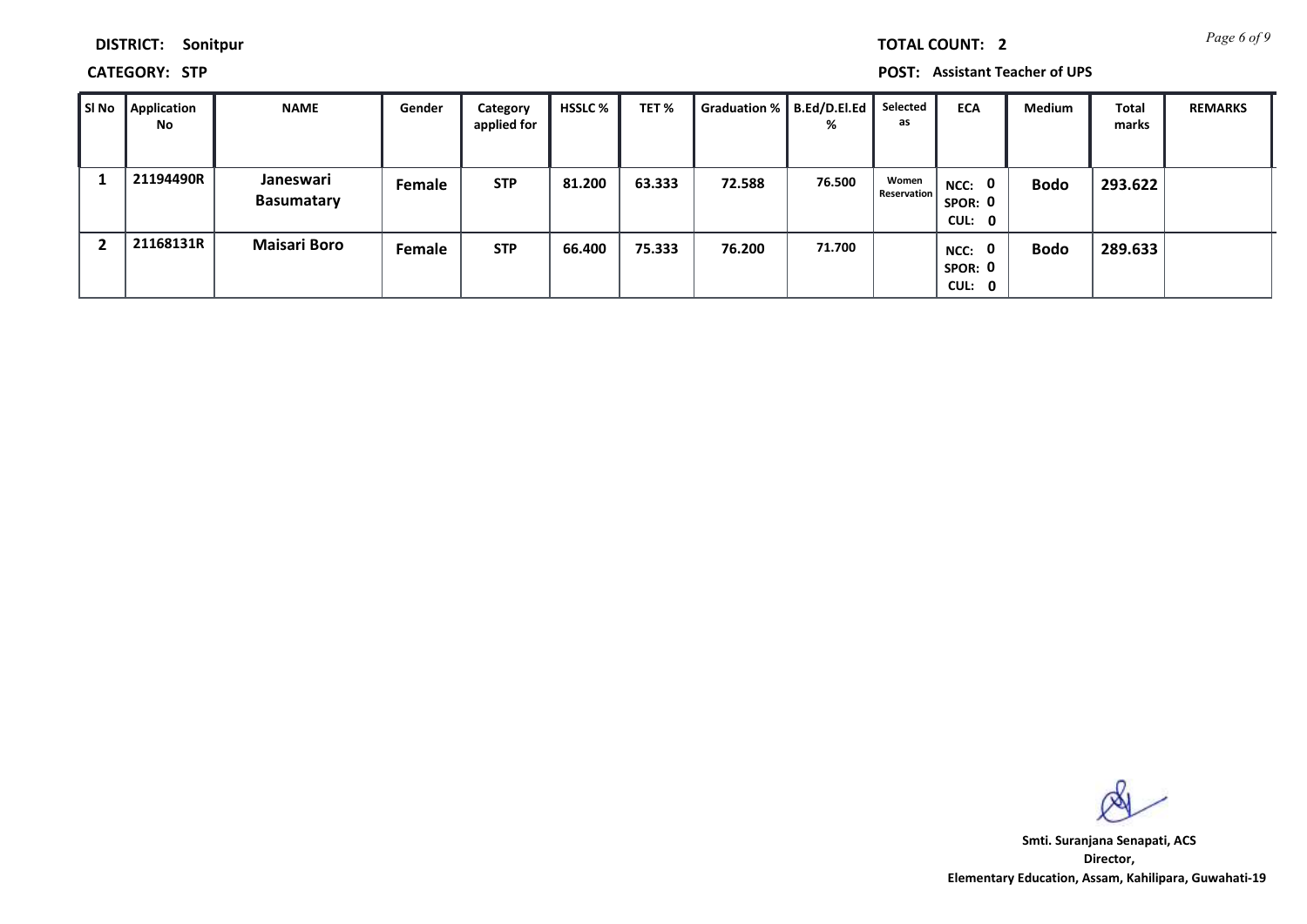*Page 7 of 9* **TOTAL COUNT: 1**

**DISTRICT: Sonitpur**

**CATEGORY: PwD POST: Science Teacher of UPS**

| Sl No | Application<br>No | <b>NAME</b>   | Gender      | Category<br>applied for | <b>HSSLC</b> % | TET %  | Graduation %   B.Ed/D.El.Ed |        | Selected<br>as | <b>ECA</b>                | Medium   | Total<br>marks | <b>REMARKS</b>         |
|-------|-------------------|---------------|-------------|-------------------------|----------------|--------|-----------------------------|--------|----------------|---------------------------|----------|----------------|------------------------|
|       | 21170561R         | Shikandar Ali | <b>Male</b> | <b>UR</b><br>PwD        | 53.000         | 74.000 | 47.357                      | 68.650 |                | NCC:<br>SPOR: 0<br>CUL: 0 | Assamese | 243.007        | <b>PwD</b><br>Withheld |

**Director, Elementary Education, Assam, Kahilipara, Guwahati-19 Smti. Suranjana Senapati, ACS**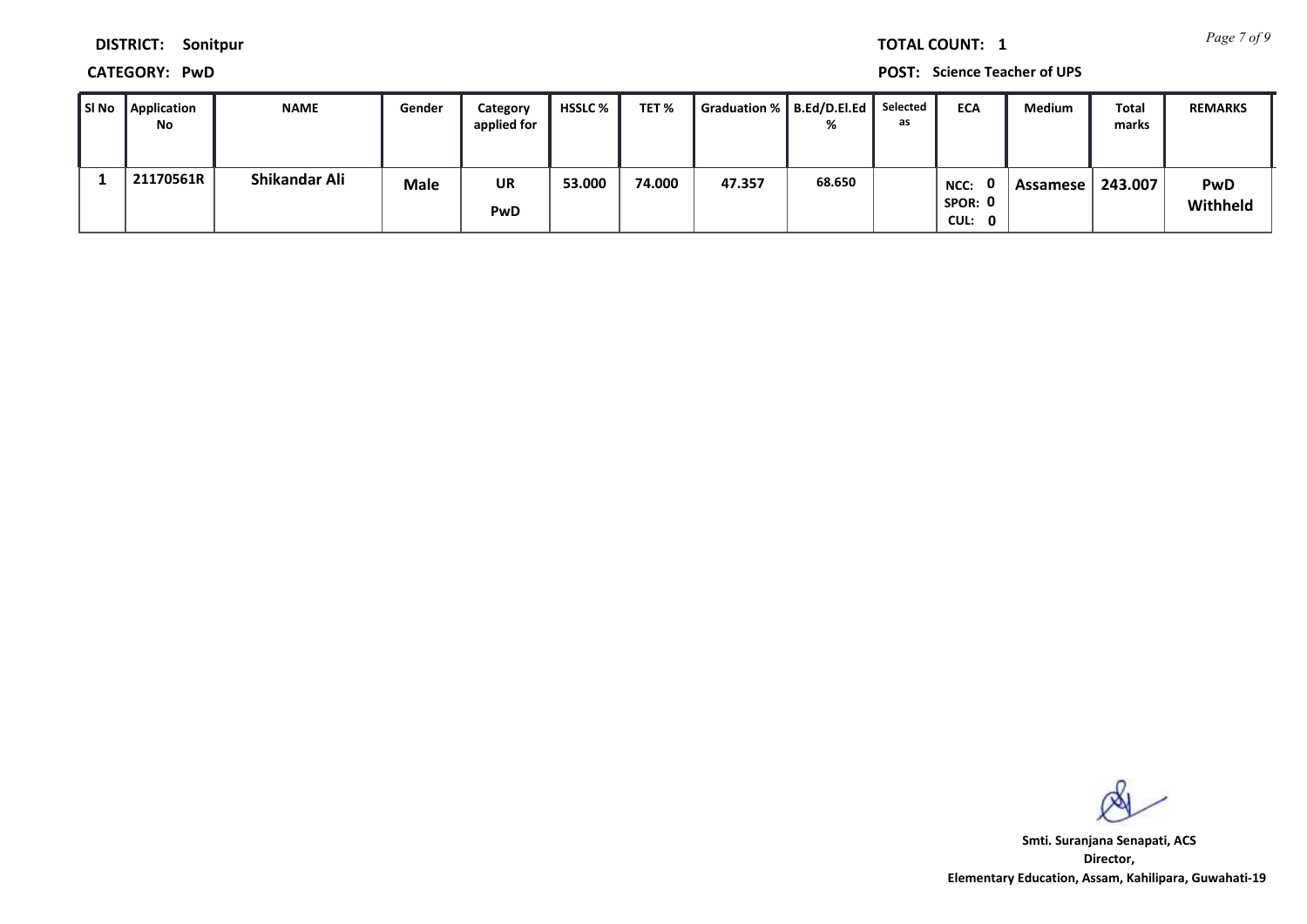*Page 8 of 9* **TOTAL COUNT: 1**

**DISTRICT: Sonitpur**

**CATEGORY: SC POST: Science Teacher of UPS**

| SI No Application<br>No | <b>NAME</b>         | Gender | Category<br>applied for | HSSLC % | TET %  | Graduation %   B.Ed/D.El.Ed | ℅      | Selected<br>as | <b>ECA</b>                | Medium   | Total<br>marks | <b>REMARKS</b> |
|-------------------------|---------------------|--------|-------------------------|---------|--------|-----------------------------|--------|----------------|---------------------------|----------|----------------|----------------|
| 21188769R               | <b>Beethika Roy</b> | Female | <b>SC</b>               | 75.200  | 58.667 | 73.294                      | 77.143 |                | NCC:<br>SPOR: 0<br>CUL: 0 | Assamese | 284.304        |                |

**Director, Elementary Education, Assam, Kahilipara, Guwahati-19 Smti. Suranjana Senapati, ACS**